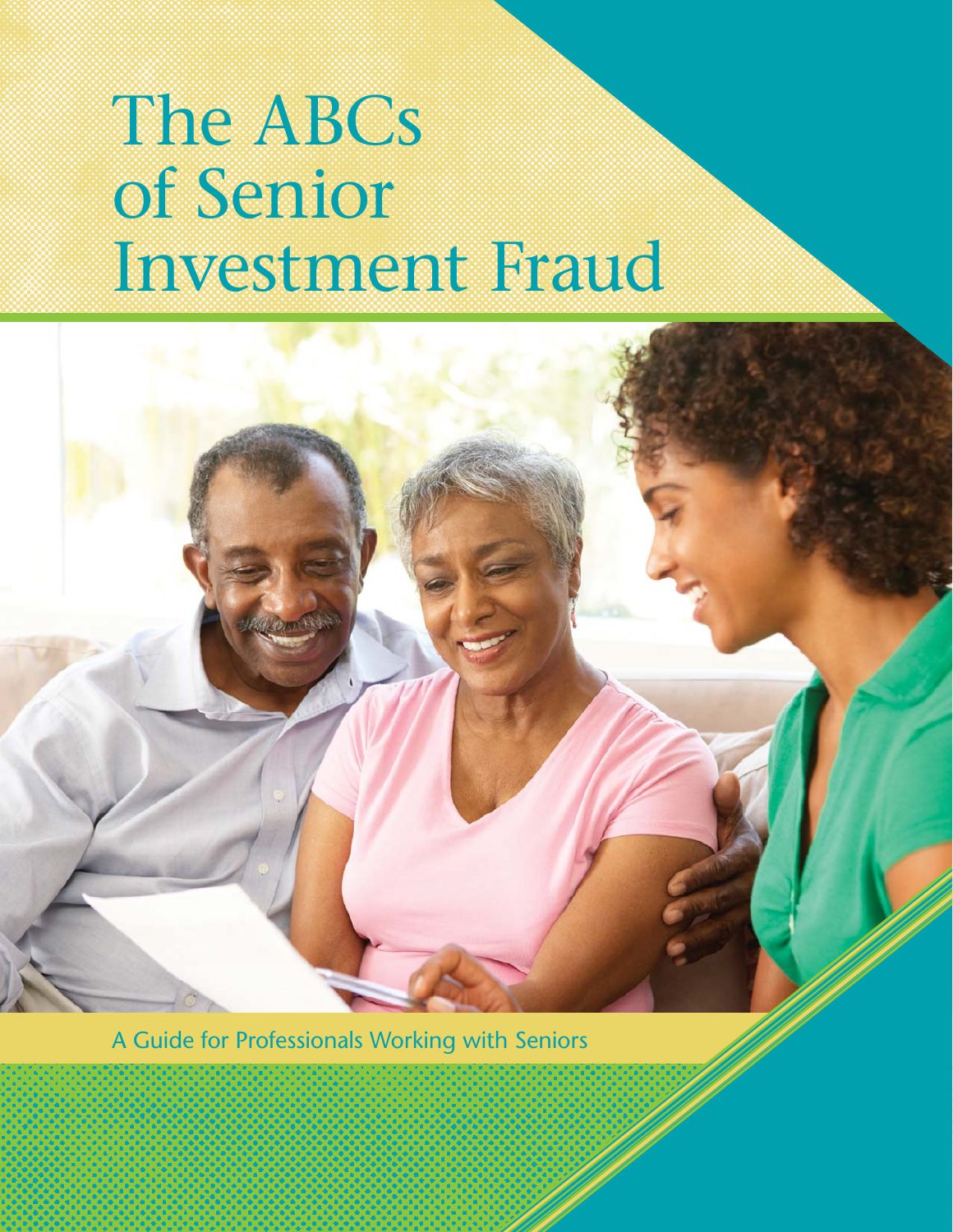

# Together, we can help older Manitobans protect their finances.

Senior abuse can take many forms. One of the most devastating and costly forms out there is investment fraud and scams. These can sometimes be perpetrated by people who are close to the senior such as family or friends, and more often than not is conducted by individuals who are not permitted to do business in Manitoba.

As someone who works closely with older people, you have the opportunity to help recognize and stop senior financial abuse and investment fraud by knowing what to look for and never feeling afraid to call for assistance. This guide was developed to help you recognize the red flags of investment fraud, and to respectfully help seniors take action to protect their finances.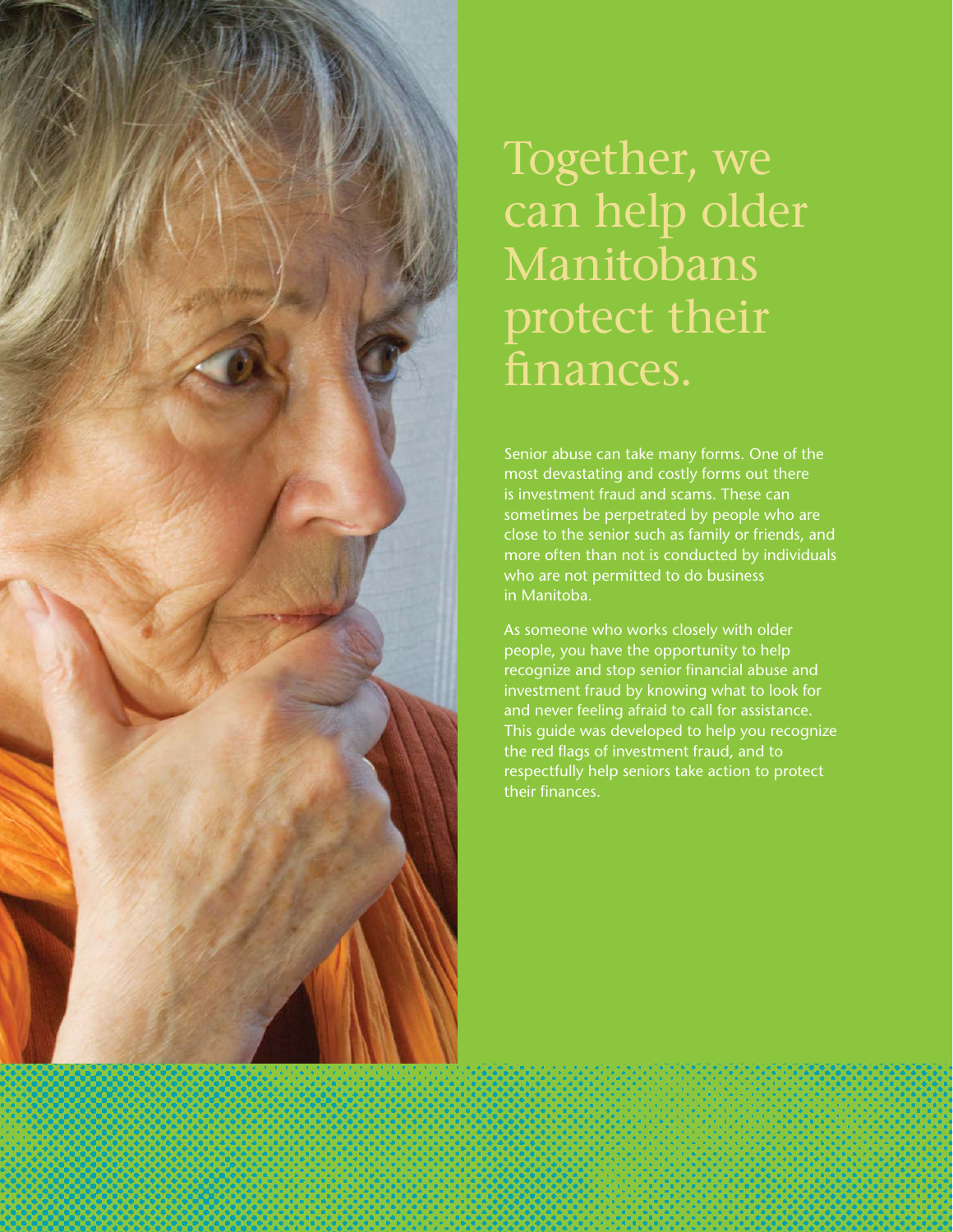### **Common Types of Investment Fraud and Scams**

Con artists target seniors for several reasons. Many seniors are worried about not having enough money to last through retirement. They may still be financially responsible for their children, or their own aging parents who didn't save enough money for their own retirement. Scam artists prey on these worries by promising high-return, low-risk investments. In reality, these investments don't even exist, or are extremely high-risk and not suitable for seniors looking to protect their nest egg. Either way, some or all of the money is lost. With little time to recover from the losses, many victims find their retirement plans shattered.

Scam artists use investment-related pitches, often in what the senior believes is a safe setting like a church, a social club, or as part of a so-called "free lunch" seminar. Seniors are approached to participate in investment scams by telephone, by mail, by email, or in person. The following are some examples of different types of investment frauds and scams:

- Affinity Fraud. In affinity fraud, the senior makes an investment because of a recommendation from someone they trust because they share the same or similar age, profession, ethnicity, or religion.
- **Free Lunch or Dinner Seminars.** The majority of these seminars are actually sales pitches, structured in a way to trick attendees into investing money.
- **Ponzi Schemes.** A Ponzi scheme is a fraudulent investment operation that pays

returns to separate investors, not from any actual profit earned by the organization, but from their own money or money paid by subsequent investors. As the number of initial investors grows and the supply of potential new investors dwindles, the Ponzi bubble bursts and the vast majority of investors lose all or most of their money.

- **Senior Designations.** Scam artists may call themselves "Senior Specialists" to create a false level of comfort among seniors in order to get them to invest.
- **Unlicensed Salespeople.** People who sell securities or provide investment advice must be appropriately licensed. If not, chances are they aren't qualified to offer investments or advice.
- **Unregistered Investments.** The senior is sold a share in a new company or enterprise and is told that the investment "does not need to be registered" with the government.
- **Unsuitable Investments.** What might be suitable for one investor might not be for another. Securities professionals must only recommend investments that are appropriate for a customer's age, risk tolerance and need for access to the money.



THE MANITORA **SECURITIES** COMMISSION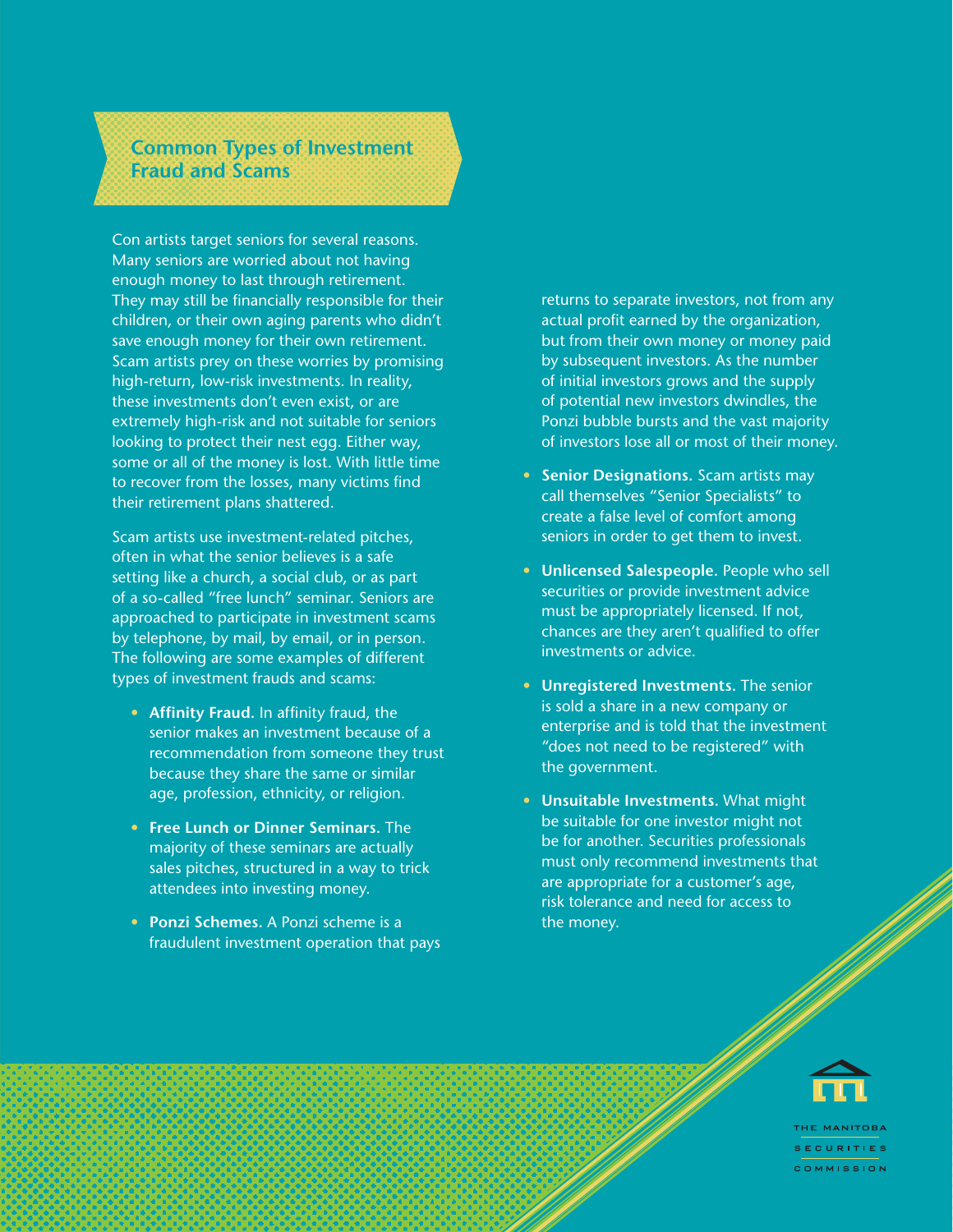# **What Scam Artists are Telling Seniors**

#### **• "You can profit like the experts!" or "You've been specially selected."**

These scams are pitched as opportunities that are known only to a select few who are said to be making a lot of money. The scam artist convinces the investor that he or she has exclusive access to this inside information.

#### **• "It's best that you keep this information to yourself."**

Scam artists offer "confidential" information to pressure seniors into making a quick decision. They make the offer more attractive by suggesting they have secret information about a company that the general public doesn't have. This kind of sales pitch appeals to a person's fear of missing out on a valuable opportunity.

#### **• "You're guaranteed to make a lot of money fast."**

There's no such thing as a guaranteed high-return, low-risk investment. The higher the returns, the higher the risk – end of story. This type of sales pitch is often aimed at people who live on a fixed income or those near retirement.

#### **• "This offer won't last long, send your money now."**

Scam artists urge seniors to act quickly to "get in on the deal." They will say things like "act fast," "one-time opportunity," or "buy now before it's too late."

These phrases usually indicate the person has something to hide. A senior should never feel pressured into buying an investment on the spot.

#### **• "It's tax free!"**

It is possible to defer paying taxes through offshore investments, but they cannot be avoided indefinitely. Often with scams like this, money will be transferred to overseas locations, making it hard to recover and even harder for the authorities to investigate. Also, by asking an investor to keep a deal secret, scam artists know the victim won't have to respond to hard questions and comments from family, friends or financial advisers who might see through the scam.

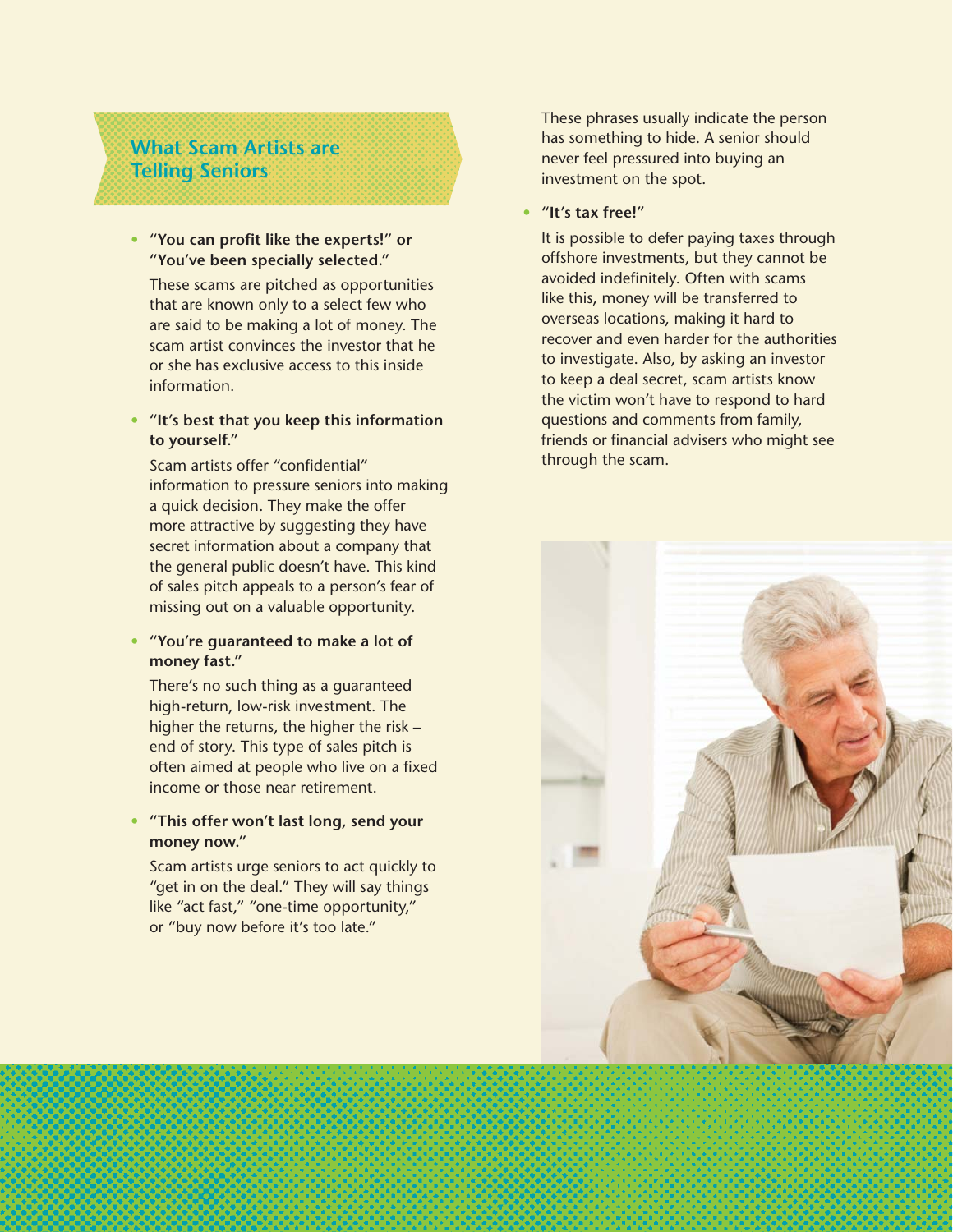## **Five Steps to Help Seniors Protect Their Finances**

The following are five steps you can take to help seniors protect their finances.

# **1**

#### **Understand the Situation**

- 75% of the nation's consumer wealth is held by people aged 50 and up.
- The decline in mental capacity for some seniors makes them more vulnerable to fraud and may make cases harder to prosecute.



- Seniors are less likely to report fraud because they are embarrassed or fear loss of freedom if seen as unfit to manage their own finances.
- Financial losses suffered by seniors are higher with investment fraud scams than with other forms of financial abuse.
- Many common investment scams can be quickly discovered and avoided by checking with securities regulators before sending money.
- Only an estimated one out of three investors using a financial adviser has ever checked the background of that person with regulators.
- Investment fraud complaints from seniors account for nearly one half of all fraud complaints received by securities regulators.
- As with other forms of senior abuse, officials estimate that only a small percentage of cases of financial abuse and exploitation are reported.
- Seniors who are abused or mistreated are three times more likely to die earlier than seniors who are not.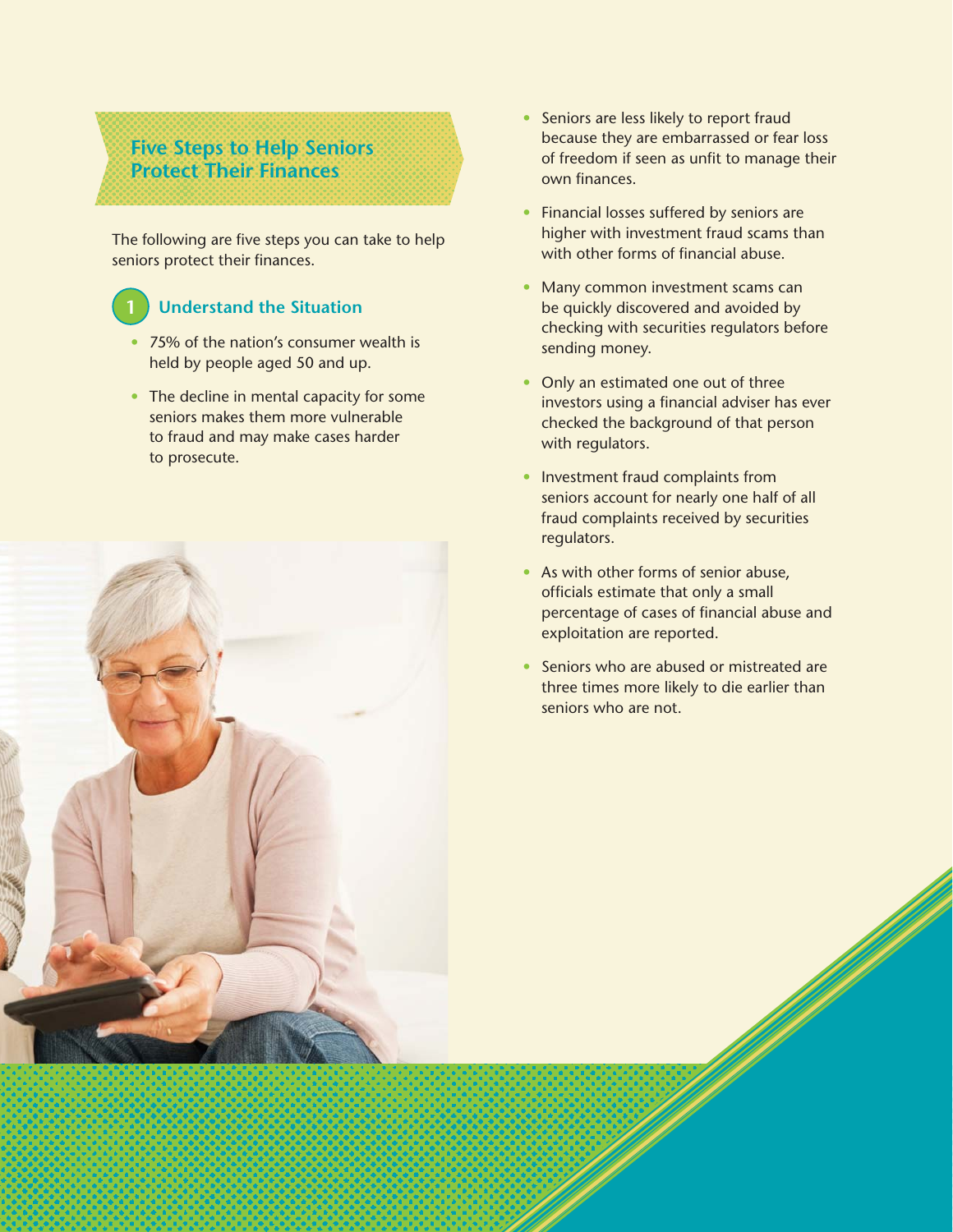#### **Recognize the Red Flags of 2 Investment Fraud**

- Mail piled up.
- Unpaid bills.
- Excitement about winning the sweepstakes/lottery.
- New companion, adviser or power of attorney making financial decisions.
- Feeling fearful, distressed or depressed.
- Received information or was asked to invest in unregistered or startup companies.
- Was asked to sign blank paperwork on an investment, or gave an adviser discretionary authority over their account.
- Has unopened investment account statements, missing account statements, or missing documentation for an investment (salesperson claiming to get paperwork to the senior later).
- Missing cheques from the chequing account, or made cheques for the purchase of an investment directly to the adviser or salesperson.
- Complains that he or she is unable to get in touch with the adviser or broker and has difficulty remembering the terms of the investment.
- Has lost money in other scams.



# **Ask Questions**

As a care provider, if you suspect a senior is about to fall victim to investment fraud, don't hesitate to ask questions and get more information. If you suspect they are in danger, you aren't being nosey by asking questions, you are exercising due diligence. Consider the impact of doing nothing.

It is important to be extremely respectful when asking a senior about money matters. Using tact and diplomacy and sticking to factual questions will help you to better assess the situation. The following is a list of questions you can ask to assess the situation:

- Do you manage your money on a day-to-day basis? How is that going? Or, is there someone in your life that assists you with your finances? And if so, how is that working?
- Do you have a plan for your money and have you been able to stick to your plan? If not, what has taken you off track?
- Do you regret or worry about financial decisions you've recently made? Or, are you currently feeling pressured into making a financial decision?
- Are you happy and comfortable with the way that your finances are being managed? Or, has someone you know asked you to do something with your money that made you feel uncomfortable?
- Is there someone in your life that you trust to help you manage your financial matters? Who would that be?
- Are you able to make your money last until the end of the month?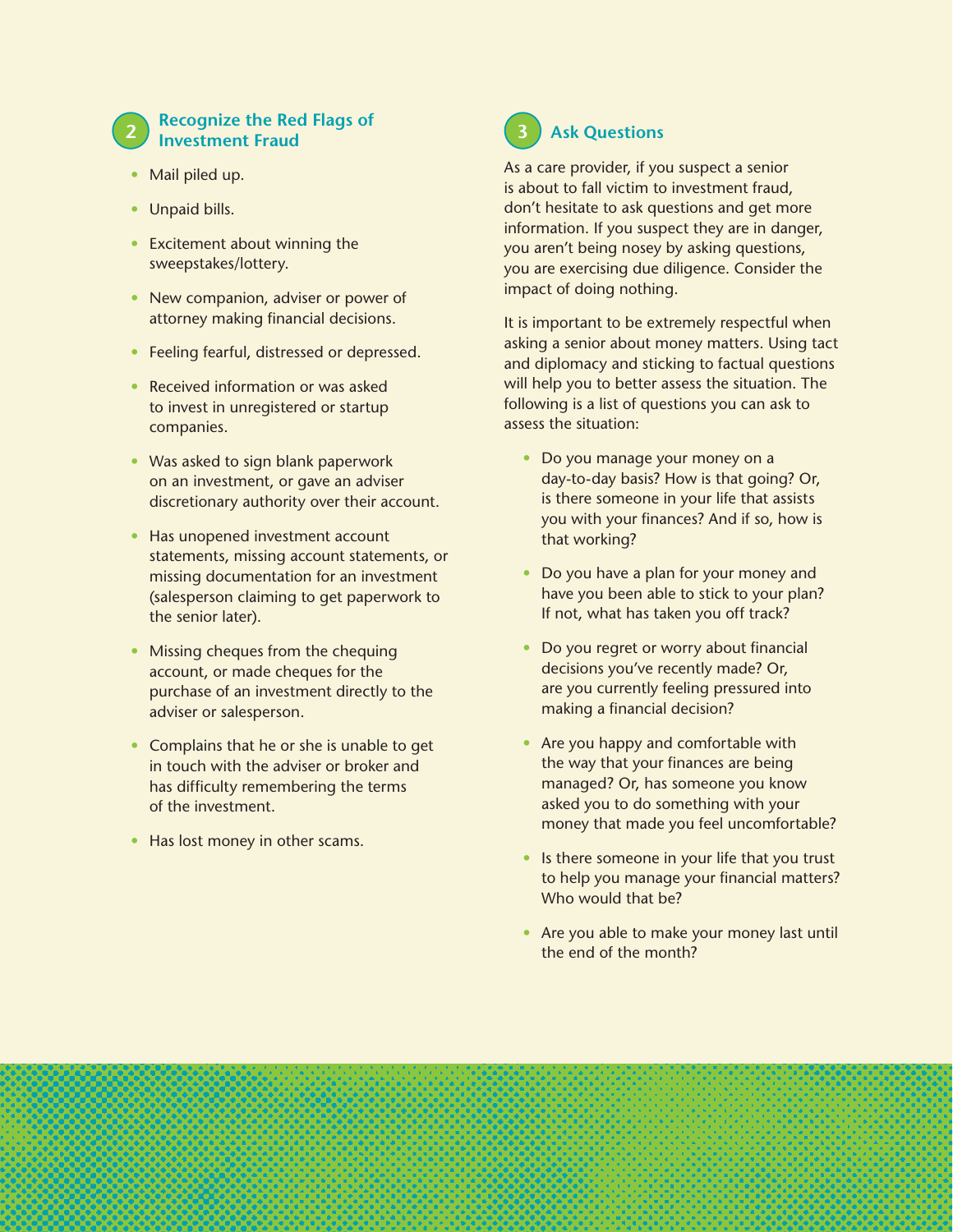#### **Encourage Personal Protection 4**

You can gently guide a senior by suggesting that they:

- Don't give out personal information.
- Don't make rash decisions.
- Save their good manners for friends and family, not strangers looking to make a quick buck.
- Receive written information such as a prospectus, receipts for money given, and monthly statements.
- Check the registration status and disciplinary background of any firm or individual offering investments for sale.
- Check to see whether the investment itself is properly registered or exempt from registration.
- Learn more about current investment scams that have been reported in Manitoba.
- Ask questions if they don't understand and walk away if the salesperson refuses to answer the questions or gives them unsatisfactory answers.
- Go to someone independent whom they can trust such as a lawyer or an accountant to review the investment.
- Be cautious if the salesperson does not ask questions about their past investment experience and how much risk they are comfortable with.
- Read educational resources for seniors such as *Identifying and Preventing Financial Abuse: A Guide for Older Manitobans,* and the *Protect Your Money: Avoiding Frauds and Scams* booklets available from The Manitoba Securities Commission.